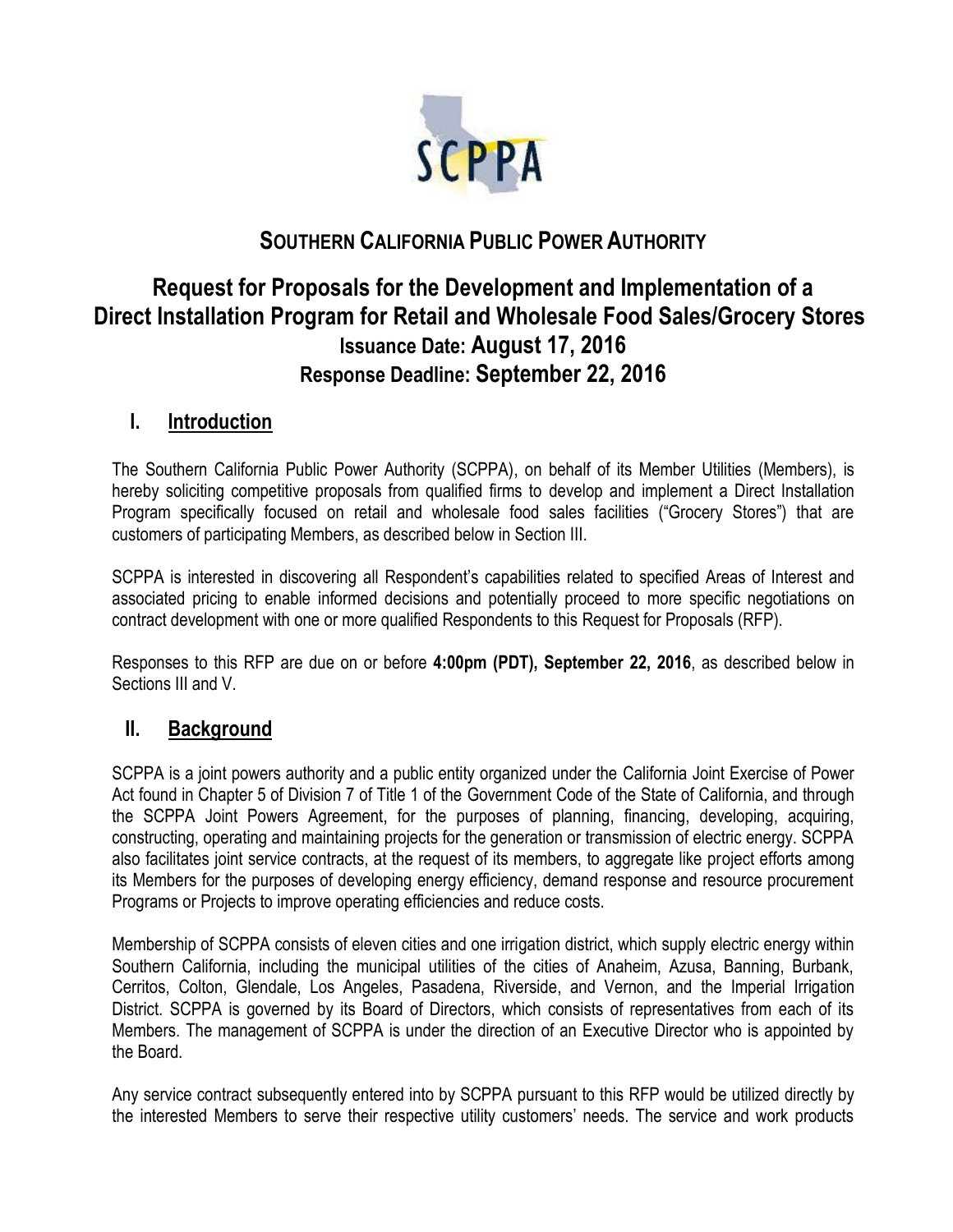would be ordered and approved directly by SCPPA and/or the participating Members and the billing would be administered through SCPPA.

## **III. Areas of Interest**

Certain SCPPA Members, have expressed potential interest in securing the services of one or more qualified firms to develop and implement a flexible direct installation (DI) program that would provide participating Members with the tools and resources necessary to help reduce energy usage and peak demand in certain Grocery Stores including but not limited to: "big-box" facilities, large national chains, or local, "mom and pop stores who sell food supplies to the communities that the Members serve.

These Grocery Stores typically include equipment that consumes a significant amount of electrical energy, including refrigeration equipment as well as air conditioning equipment and lighting systems. Individually and together this equipment can also provide substantial opportunities for efficiency improvements including energy and cost savings for the both the utility and customers.

To achieve these savings, SCPPA is seeking qualified firms that can demonstrate their experience and capabilities in developing and implementing a DI program for Grocery Stores in the service territories of participating Members. Specifically, the DI program being considered will target the repair, retrocommissioning and/or possible replacement of the three (3) primary equipment types:

- 1. Commercial-scale refrigeration equipment;
- 2. Heating, Ventilation and Air Conditioning (HVAC) systems; and
- 3. Lighting Systems

Respondents must demonstrate their experience and ability to perform cost-effective DI services in all 3 of these Areas identified above. At a minimum, Respondents must also submit the following elements to demonstrate how they will be able to meet the goals of this Program.

- 1. Specify a range of the size of facilities that are proposed to be targeted in the DI program, using a scale of: "Small", "Ideal" and "Large" size facilities.<sup>1</sup> This range could be based on or drawn from simple square footage of the building, size of refrigeration equipment, HVAC tonnage or other metric that may be useful in determining potential participation or applicability. The basis for the range(s) should be clearly identified in Responses.
- 2. Identify and specify the primary equipment types in each of the 3 Areas of Interest that will be targeted in the Program. (e.g. Strip curtains, ECMs, T8/T12 replacements, de-lamping, LEDs, RTU replacement, occupancy sensors …)
- 3. Identify and specify the practices that will be used to determine the suitability and usefulness of repairing, retro-commissioning and/or replacing any of the equipment types identified in No. 2, above.
- 4. Develop and present estimates of the number of facilities in each SCPPA service territory that could be candidates to participate in the DI program, based on the criteria specified in Nos. 1-3, above.
	- a. This estimate of the number of facilities that could possibly "qualify" to participate in the Program will include a range of the potential energy (kWh and BTU) savings and peak load (kW) reduction that could be achieved by the Program.<sup>2</sup>

 $\overline{a}$ 1 If Respondent's proposed DI Program equates the largest facilities to the "Ideal" size or scenario, then the size classifications should be made to equal "Small", "Medium", and "Ideal"

<sup>&</sup>lt;sup>2</sup> The estimates in Nos. 4 and 4a, above, will be refined upon the selection of the successful Respondent(s) and determination by SCPPA Members of the respective levels of participation in the Program.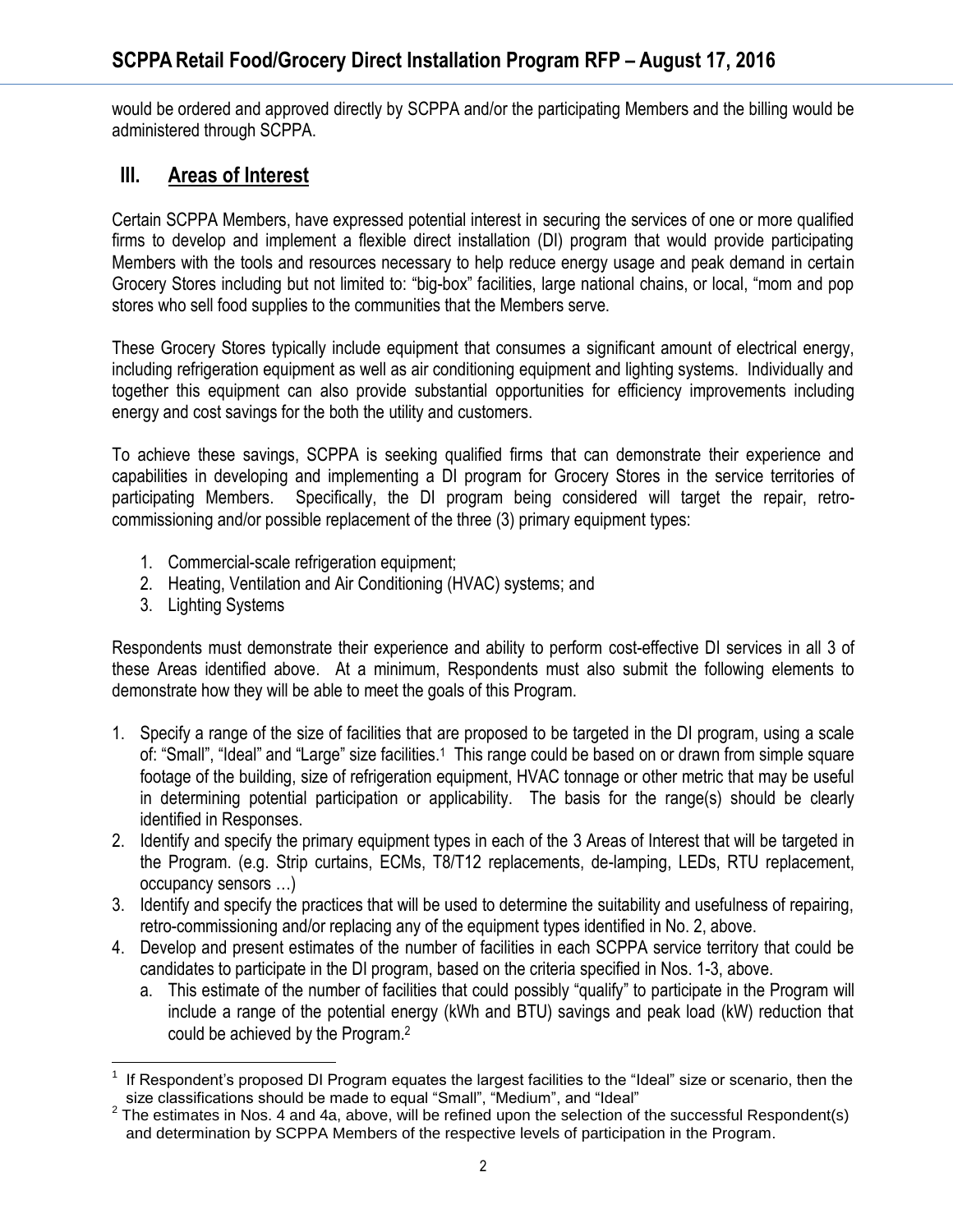- 5. Outline practices and protocols to be used for:
	- a. Program participation (customer outreach, application process if any, Utility-coordination, customer scheduling, etc.)
	- b. Program "data capture" (i.e. participating customers, measures implemented, savings, etc.)
	- c. Quality Assurance inspections of installed program measures; including percentage of participants;
	- d. Data management and reporting, including timing/periodicity and format (e.g. hard copy, electronic (spreadsheets, database, e-mail, web-based …)
- 6. Schedule/timing of deployment and implementation of Program, after selection and award is made, including forecast of energy savings and peak demand achieved by month through December 2017 (at a minimum).
- 7. Cost of program, across all size range estimates, broken down by unit measure  $(e/kWh, $/BTU$  and \$/kW). These data should be presented for installed program costs as well the lifecycle cost of program (i.e., installed costs divided by the Expected Useful Life of Measures/Program)

## **Timeline / Schedule\***

| <b>SCPPA Healthcare Direct Installation Program RFP Selection Process</b> |                                     |
|---------------------------------------------------------------------------|-------------------------------------|
| <b>Schedule of Requirements</b>                                           | <b>Target Date(s)</b>               |
| <b>Issue RFP</b>                                                          | August 17, 2016                     |
| Responses Due                                                             | September 22, 2016                  |
| Review of Responses                                                       | July-August 2016                    |
| Interviews (if necessary)                                                 | July-August 2016                    |
| Selection of Respondent(s)                                                | July-August 2016                    |
| Contract Development and Program Implementation                           | As soon as possible after selection |

**\***Timeline/Schedule is subject to change.

## **IV. Proposal Submission Required Elements**

#### **1. Transmittal Letter Content:**

- a. A brief statement of the Respondent's understanding of the work to be done and commitment to perform the work as scheduled, including:
	- i) statement of work specifications; and
	- ii) reference to any proposed contractual terms and conditions required by the Respondent; and
	- iii) a summary of exceptions taken to the RFP requirements; and
	- iv) any and all expectations from SCPPA including, but not limited to: requirements definitions, strategy refinement, and staffing requirements to support the program implementation.
- b. An officer authorized to bind must sign the proposal on behalf of the Respondent and must include the following declarations in the transmittal letter:

"This proposal is genuine, and not sham or collusive, nor made in the interest or in behalf of any person not herein named; the Respondent has not directly or indirectly induced or solicited any other Respondent to put in a sham bid, or any other person, firm or corporation to refrain from submitting a proposal; and the Respondent has not in any manner sought by collusion to secure for themselves an advantage over any other Respondent."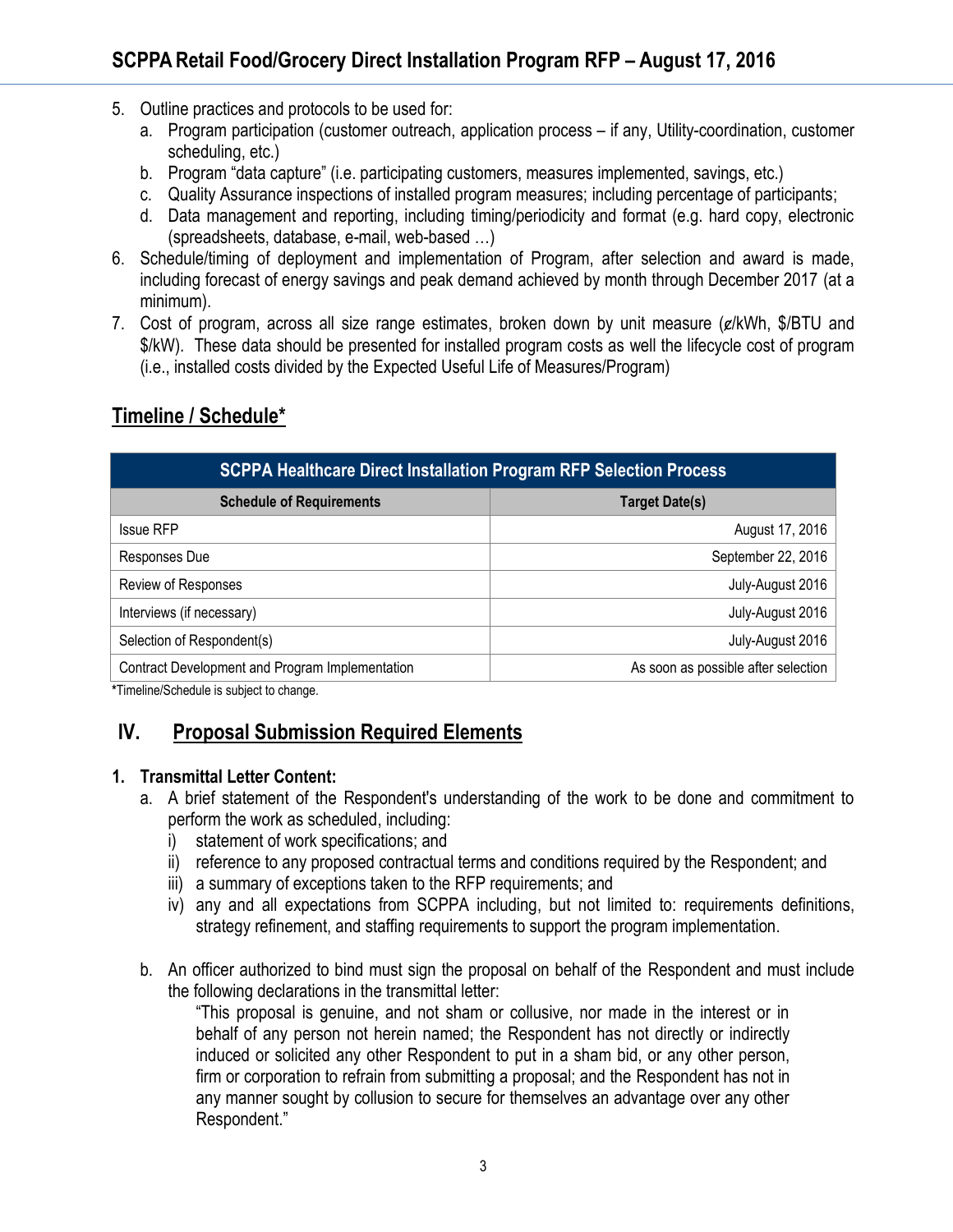- **2. Respondent Information**: Provide legal name of Company or Individual, physical street address, the name(s) and title(s) of the individual(s) authorized to represent the Respondent, including telephone number(s) and email address(es).
- **3. Proposal:** Proposals must include a description of the proposed project or program, how it meets (or does not meet) each of the objectives of this RFP, and a detailed description addressing all of the Areas of Interest. Such submittals shall be no more than 20 sheets, double-sided, with a maximum total of 40 pages in length. Respondents may also include additional information or offerings for services, products, tasks, task elements and/or functions that may not be part of or included in the RFP, but are deemed by the Respondent to be pertinent and potentially valuable to SCPPA or its Members. Any additional information provided to supplement the Respondent's Proposal, as defined directly above, shall be clearly marked as "Supplemental Information". SCPPA will have full discretionary authority to consider, accept and/or reject without cause such supplemental information that is not directly requested, included in or made part of the RFP.
- **4. Fees:** All price proposals should be made based on good faith estimates of the requirements defined in this RFP. Pricing for support services can be presented on a fixed-fee basis or on a time and materials (T&M) basis. One response from the same Respondent can include one or more fixed-fee offerings and one or more T&M offerings. T&M proposals should include all necessary details of the fees, labor rates and service charges associated with any and all service offerings, with an estimated number of hours required for all different levels of labor. Responses do not need to include, but Respondent shall be prepared to provide, a breakdown of the applicable overheads and fringe benefit costs that are part of any labor rates and other direct costs associated with the services to be performed.
- **5. Experience:** Respondent shall clearly identify project participants and management team, including:
	- a. Describe your firm's experience as may be applicable to this RFP, your organizational structure, management qualifications, and other contract related qualifications, including number of years firm has been in business.
	- b. Specify key employees and describe their qualifications, experience and duties related to this RFP, including the office location(s) where work will be performed, in addition to the physical street address referenced above.
	- c. Provide a commitment statement for the retention and use of key employees as proposed, their availability to initiate and sustain the proposal, as well as planned supplemental employees if key personnel are not available to assure project delivery.
	- d. State whether Respondent will use subcontractors to perform services pursuant to the contract. Should the use of subcontractors be offered, the Respondent shall provide the same assurances of competence for the subcontractor, plus the demonstrated ability to manage and supervise the subcontracted work. Subcontractors shall not be allowed to further subcontract with others for work. The provisions of any contract resulting from this RFP shall apply to all subcontractors in the same manner as to the Respondent.
	- e. Respondent shall indicate any and all pending litigation that could affect the viability of Respondent's proposal, continuance of existing contracts, operation or financial stability.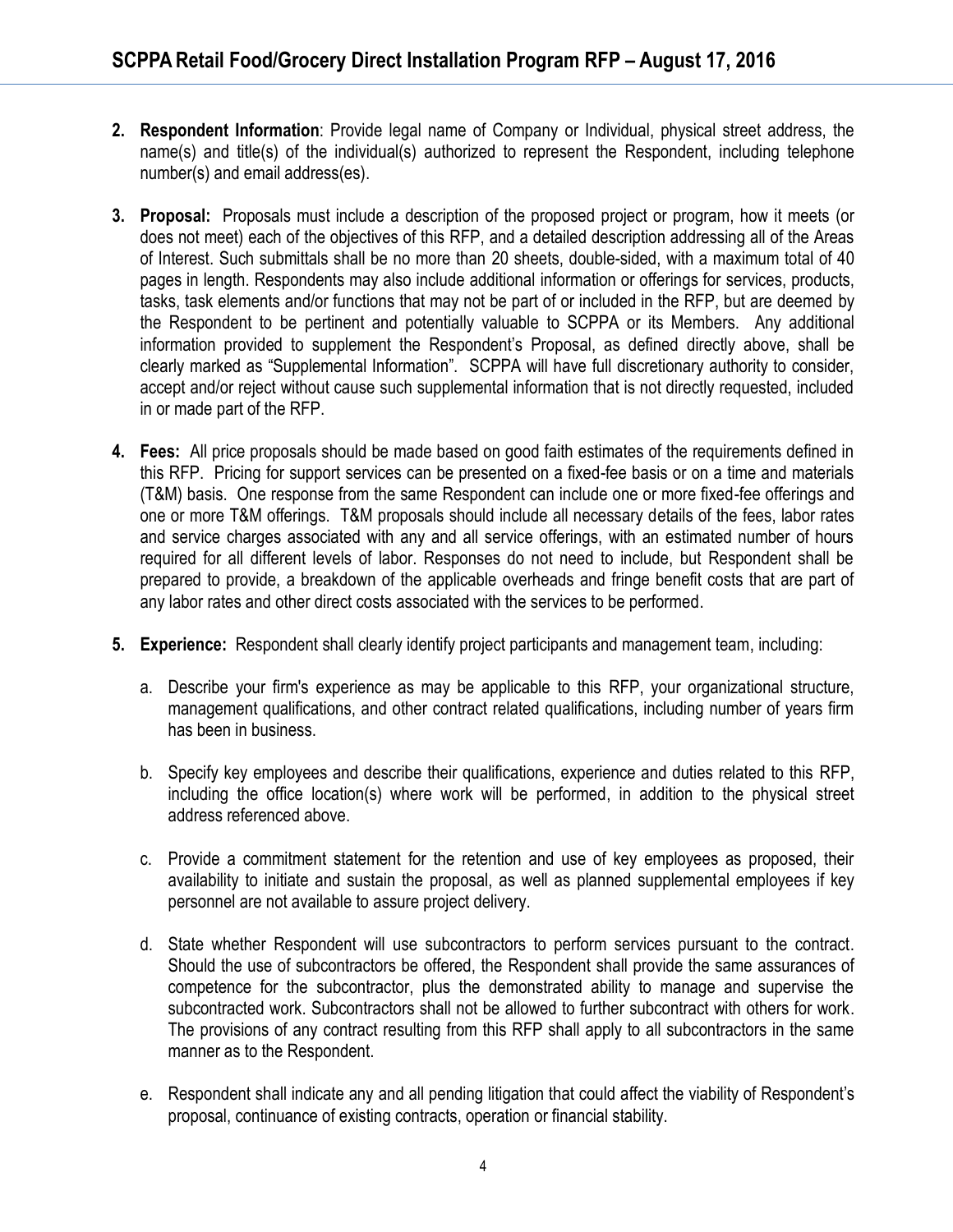#### **6. References:**

- a. Describe whether the Respondent has, within the last five (5) years, rendered any service to SCPPA or to any of SCPPA's Members, either as a contractor or subcontractor, either under the current Respondent's name or any other name or organization. If so, please provide details (status as prime or subcontractor, brief description of the contract, contract start and end date, the contract administrator name, and total actual contract expenditures).
- b. If the Respondent has not rendered any service within the last five (5) years to SCPPA or to any of SCPPA's Members, then please provide references over that period with the details described above including the counterparty for which services were provided.
- c. Identify existing related or relevant projects or programs which Respondent developed and/or operates that would demonstrate Respondent's capabilities in this area.
- d. Describe relevant program development and implementation experience, approach, and provide a list of references for similar projects completed.

## **V. Proposal Submission Delivery Requirements**

There will not be an initial Respondent's pre-bid conference associated with this RFP. Clarification questions may be addressed to [bcope@scppa.org.](mailto:bcope@scppa.org)

The deadline to submit questions on this RFP will be 4:00PM (PDT) on **September 9**. All questions should be submitted electronically via e-mail to: [bcope@scppa.org,](file://app-server/data/RFPs_RFQs_RFIs/Public%20Benefits%20Committee/Paperless%20Rebate%20Automation/RFP/bcope@scppa.org) referencing **Grocery DI Program** in the subject line. Answers to all questions will be provided to inquisitor via e-mail within 3 business days from the date received. Answers to questions that SCPPA, at its sole determination and discretion, deems to be substantive or that would place the inquisitor at a distinct and unfair advantage to other potential Respondents will be posted on SCPPA's website at <http://www.scppa.org/pages/misc/RFPs.html>within 3 business days from the date delivered to inquisitor, but no later than **September 15, 2016**. It is the responsibility of potential Respondents to review this website for any and all postings.

One (1) electronic copy of your proposal must be e-mailed to [bcope@scppa.org](mailto:bcope@scppa.org) no later 4:00 pm PDT on **September 22, 2016**.

In addition, though **not required**, one (1) hard copy of your response can also be delivered no later than the time and date referenced above to:

> Southern California Public Power Authority **Grocery DI Program** Attention: Bryan Cope 1160 Nicole Court Glendora, California 91740

No contact should be made with the Board of Directors, committees or working group representatives, or SCPPA Members concerning this RFP.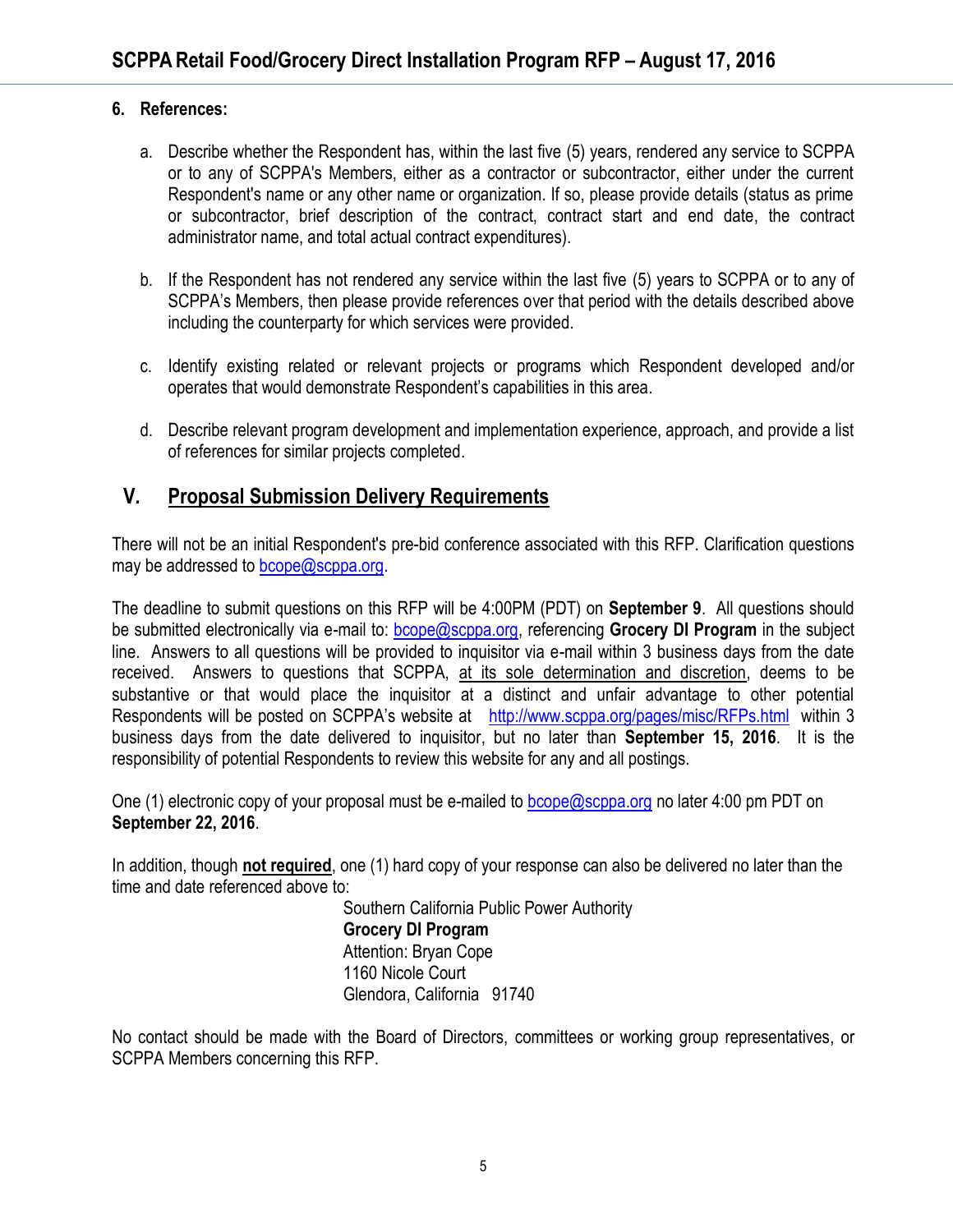All information received by SCPPA in response to this RFP is subject to the California Public Records Act and may be subject to the California Brown Act and all submissions may be subject to review in the event of an audit.

## **VI. Terms and Conditions**

- 1. SCPPA reserves the right to cancel this RFP at any time, reject any and all proposals and to waive irregularities.
- 2. SCPPA shall determine at its sole discretion the value of any and/or all proposals including price and non-price attributes.
- 3. Proposals may be sub-divided or combined with other proposals, at SCPPA's sole discretion.
- 4. SCPPA shall perform an initial screening evaluation to identify and eliminate any proposals that are, for example, not responsive to the RFP, do not meet the minimum requirements set forth in the RFP, are not economically competitive with other proposals, or are submitted by Respondents that lack appropriate creditworthiness, sufficient financial resources, or qualifications to provide dependable and reliable services for this RFP.
- 5. SCPPA reserves the right to submit follow up questions or inquiries to request clarification of information submitted and to request additional information from any one or more of the Respondents.
- 6. SCPPA reserves the right, without qualification and in its sole discretion, to accept or reject any or all proposals for any reason without explanation to the Respondent, or to make any award to that Respondent, who, in the opinion of SCPPA, will provide the most value to SCPPA and its Members.
- 7. SCPPA may decline to enter into any potential engagement agreement or contract with any Respondent, terminate negotiations with any Respondent, or to abandon the request for proposal process in its entirety.
- 8. SCPPA reserves the right to make an award, at its sole discretion, irrespective of price or technical ability, if SCPPA determines that to do so would result in the greatest value to SCPPA and its Members.
- 9. Those Respondents who submit proposals agree to do so without legal recourse against SCPPA, its Members, their directors, officers, employees and agents for rejection of their proposal(s) or for failure to execute or act on their proposal for any reason.
- 10. SCPPA shall not be liable to any Respondent or party in law or equity for any reason whatsoever for any acts or omissions arising out of or in connection with this RFP.
- 11. SCPPA shall not be liable for any costs incurred by any Respondents in preparing any information for submission in connection with this RFP process or any and all costs resulting from responding to this RFP. Any and all such costs whatsoever shall remain the sole responsibility of the Respondent.
- 12. SCPPA may require certain performance assurances from Respondents prior to entering into negotiations for work that may result from this RFP. Such assurances may potentially include a requirement that Respondents provide some form of performance security.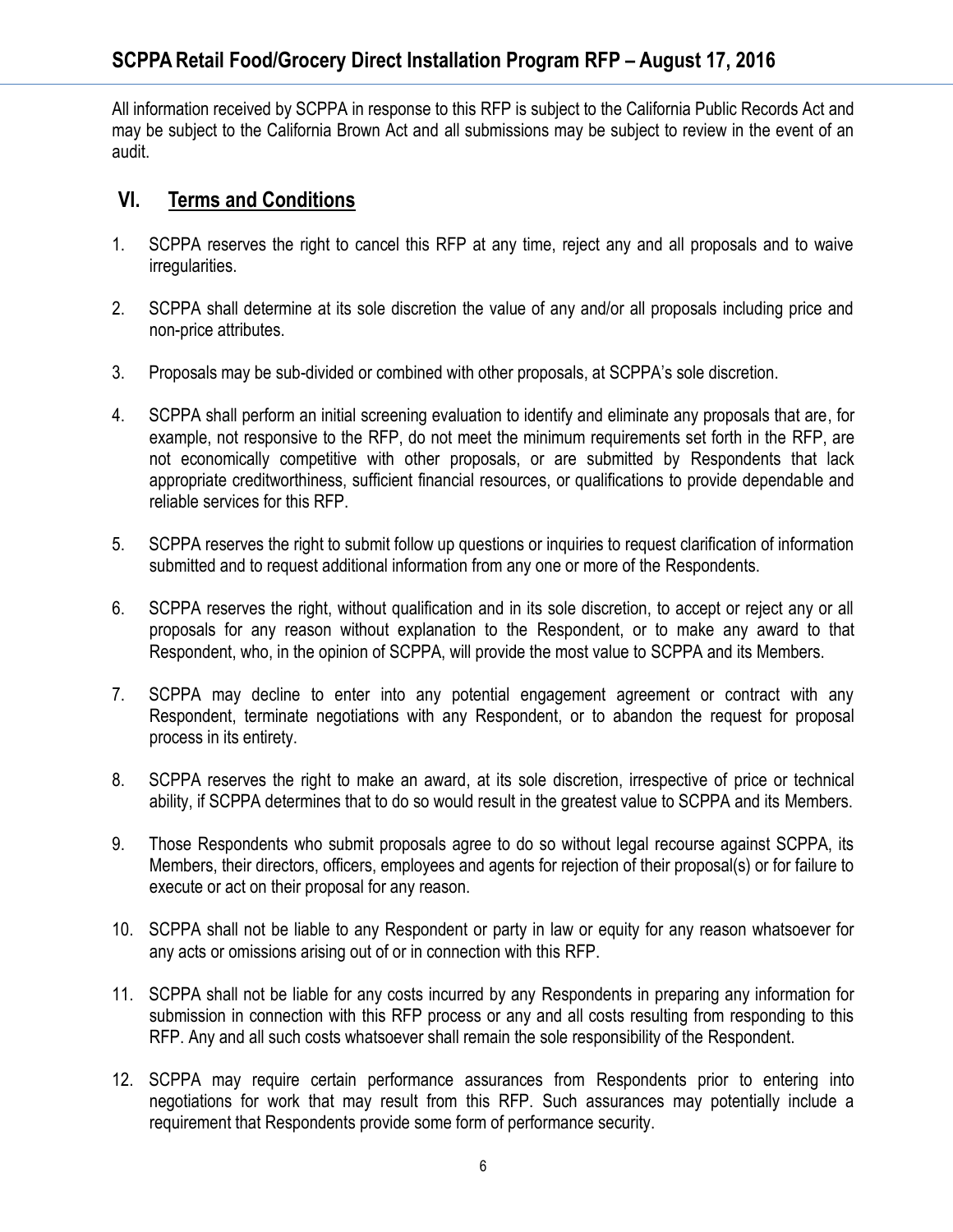- 13. Prior to contract award, the successful Respondent shall supply a detailed breakdown of the applicable overheads and fringe benefit costs that are part of the labor rates and other direct costs associated with the services to be performed.
- 14. SCPPA Members, either collectively or individually may contact Respondents to discuss or enter into negotiations regarding a proposal. SCPPA is not responsible or liable for individual Members interactions with the Respondent which are not entirely conducted through SCPPA or at SCPPA's option or election to engage the Respondent as defined within the RFP.
- 15. Submission of a Proposal constitutes acknowledgement that the Respondent has read and agrees to be bound by the terms and specifications of this RFP and any addenda subsequently issued by SCPPA.
- 16. Information in this RFP is accurate to the best of SCPPA's and its Members' knowledge but is not guaranteed to be correct. Respondents are expected to complete all of their due diligence activities prior to entering into any final contract negotiationswith SCPPA.
- 17. SCPPA reserves the right to reject any Proposal for any reason without cause. SCPPA reserves the right to enter into relationships with more than one Respondent, can choose not to proceed with any Respondent with respect to one or more categories of services, and can choose to suspend this RFP or to issue a new RFP that would supersede and replace this RFP.

### **VII. Additional Requirements for Proposal**

- **1. Consideration of Responses:** Submitted proposals should be prepared simply and economically, without the inclusion of unnecessary promotional materials. Proposals should be submitted on recycled paper that has a minimum of thirty percent (30%) post-consumer recycled content and duplex copied (double-sided pages) where possible.
- **2. Insurance, Licensing, or other Certification:** If selected, the Respondent will be required to maintain sufficient insurance, licenses, or other required certifications for the type of work being performed. SCPPA or its Members may require specific insurance coverage to be established and maintained during the course of work and as a condition of award or continuation of contract.
- **3. Non-Discrimination/Equal Employment Practices/Affirmative Action Plan:** If selected, the Respondent and each of its known subcontractors may be required to complete and file an acceptable Affirmative Action Plan. The Affirmative Action Plan may be set forth in the form required as a business practice by the Los Angeles Department of Water and Power which is SCPPA's largest Member.
- **4. Living Wage Ordinance:** Successful respondents may be required to comply with the applicable provisions of the City of Los Angles Living Wage Ordinance and the City of Los Angeles Service Contract Workers Retention Ordinance. The Living Wage Ordinance provisions are found in Section 10.36 of the Los Angeles City Administrative Code; and the Service Contract Workers Retention Ordinance are found in Section 10.37 of the Los Angeles Administrative Code.
- **5. Prevailing Wage Rates:** If selected, the Respondent will be required to conform to prevailing wage rates applicable to the location(s) where any work is being performed. Workers shall be paid not less than prevailing wages pursuant to determinations of the Director of Industrial Relations as applicable in